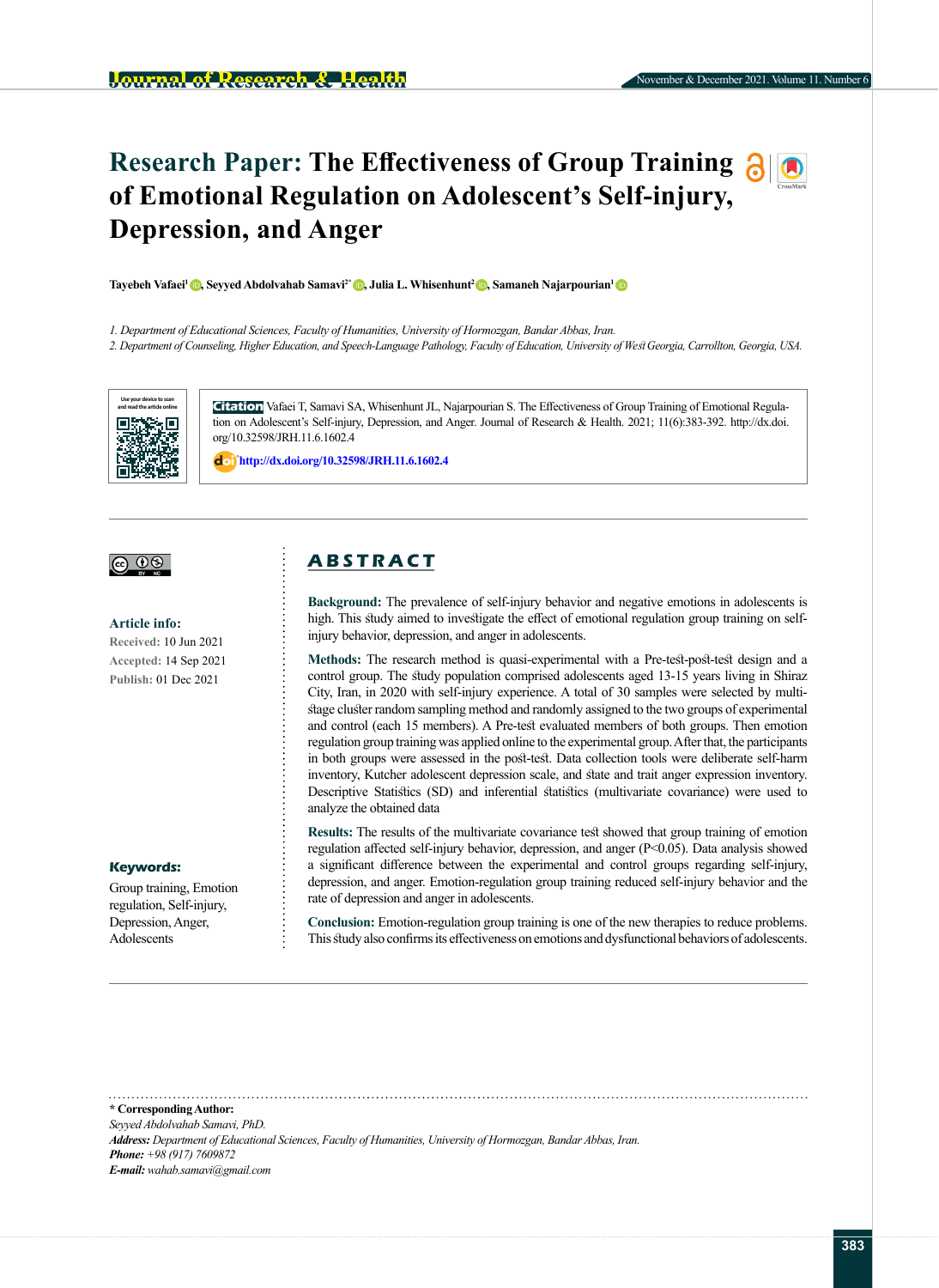# **1. Introduction**

n recent years, nonsuicidal self-injury has been one of the new diagnostic classes of the fifth edition of the Diagnostic and Statistical Manual of Mental Disorder [\[1\]](#page-7-0). Self-injury behavior refers to a personal act that intentionally injures body tissues without a clear intent to commit suicide. This behavior is not fatal but very dangerous. There are currently at least 33 terms related to self-injury. This confusion and uncertainty in the definition of variables affect identifying and discovering the nature of this behavior  $[2]$ . **I**

Negative emotion is defined as a dimension of mental distress and unpleasant interaction with the environment that creates a wide range of negative moods, such as sad-ness and anger [\[3\].](#page-7-2) Depression is a set of psychological symptoms that range from mild boredom to silence and avoidance of daily activities. Depressed people interpret every event pessimistically and focus selectively on the darker dimensions of their lives. They focus on shortcomings, stressful events, and failures in their lives, attribute each event to themselves, and constantly criticize themselves  $[4]$ . Anger is an emotional state or inner feeling caused by physiological arousal, cognition, and thoughts. Frequent anger arousal can be problematic, and this arousal can activate aggressive behavior and damage psychological adjustment and personal health [\[5\]](#page-7-4).

During adolescence, structural and functional changes in the brain are paralleled by psychosocial development [\[6\]](#page-7-5). In this period, adolescents try to balance, especially between emotions and cognition, understanding their existential value, improving self-awareness, choosing goals in life, being emotionally independent of family, maintaining psychological and emotional stability against environmental stressors, and establishing healthy relationships. If these characteristics of adolescence are ignored, many unhealthy behaviors are likely to occur [\[7\]](#page-7-6).

Studies show that self-injury behavior is common among adolescents across cultures [\[8\]](#page-7-7). Therefore, adolescents are more prone to self-injury than other age groups. These behaviors have become more common in the last decade  $[9]$ , especially among girls  $[10, 11]$  $[10, 11]$  $[10, 11]$ . Depression is one of the most common problems in adolescence and can cause many problems for adolescents and families. Therefore, many experts try to improve the psychological state of these people [\[12\]](#page-7-11). In adolescence, depression is significantly higher in the female population (ratio 2: 1)  $\left[13\right]$ . Anger is generally very intense in adolescents  $[14]$ , and studies in this field have shown that if left untreated, violence in this age group will remain for a long time [\[15\]](#page-7-14).

Emotion regulation can affect psychological problems, and emotion regulation strategies are associated with psychological distress [\[16\]](#page-8-0) and predict subsequent adjustment [\[17\]](#page-8-1). Emotional regulation skills are divided into six sub-skills: emotion acceptance, emotional awareness, purposeful behavior during the emotional experience, impulse control, access to emotion regulation strategies (emotional skills), and emotional clarity [\[18\]](#page-8-2). Research shows that alexithymia is a multidimensional defect in recognizing and regulating emotions. Alexithymia consists of four main aspects: difficulty identifying and describing emotions, differences between emotions and physical states and emotional stimuli, limited imagination process, and external cognitive style [\[19\]](#page-8-3).

Self-injury without suicide may be a form of opposing behavior to reduce stress and negative emotions (depression, anger, despair, etc.) or prevent negative emotions, according to the emotional regulation model. The most important motivation in this behavior is the regulation of unpleasant emotions [\[20-25\]](#page-8-4). A meta-analysis shows a positive and significant relationship between alexithymia, difficulty identifying emotions, difficulty defining emotions, and self-injury [\[26\]](#page-8-5).

Depression is associated with impaired skills and negative emotions [\[16\].](#page-8-0) Lack of emotion regulation can lead to problematic behaviors, such as violence [\[27\]](#page-8-6). Studies show that people with destructive mood disorders (irritability and anger attacks) have significant problems regulating their emotions. Therefore, it is clear that emotional regulation problems in these people deserve special attention [\[28\]](#page-8-7).

Despite the importance of self-injury behavior and emotions, limited interventions in this field have been investigated [\[29\]](#page-8-8). Interventions in this regard are often costly and time-consuming [\[30\]](#page-8-9). The group training method has benefits, such as saving time and effort, teaching social skills, and improving interpersonal relationships. These benefits have led to the widespread use of this method as the treatment of choice for individuals [\[31\]](#page-8-10). It can be said that the group method provides an opportunity for people to talk about their problems and express their feelings [\[32\]](#page-8-11). Adolescence is a period of conflict and loneliness. It is not uncommon for adolescents to feel that no one can help them. The group approach is especially suitable for adolescents, as it allows them to express conflicting feelings, discover their doubts, and recognize and share others' concerns [\[33\]](#page-8-12).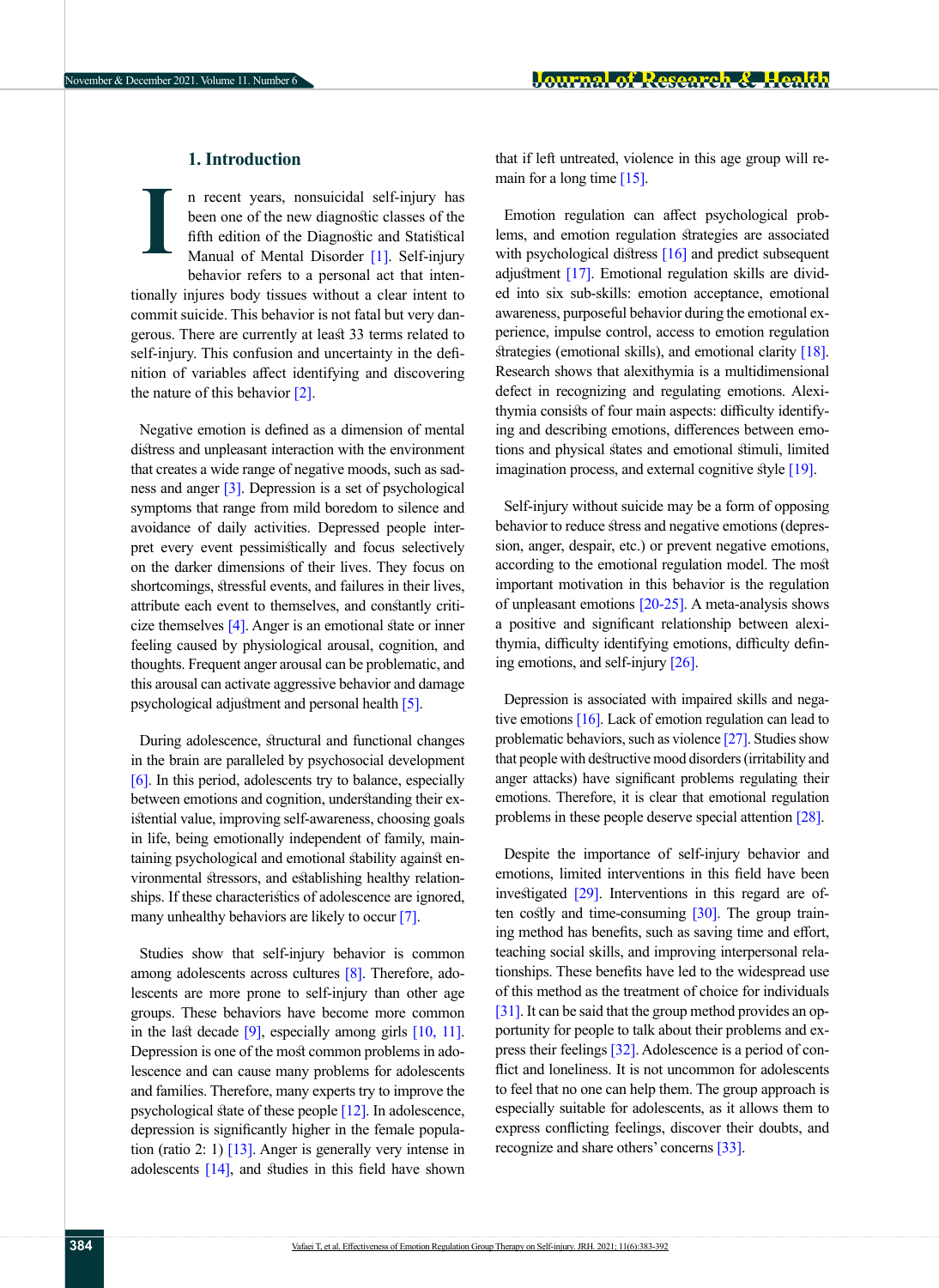November & December 2021. Volume 11. Number 6

Depending on the goals, group training has different approaches. One of the new approaches to self-injury behavior and negative emotions is group therapy of emotion regulation. This treatment attempts to integrate several behavioral methods based on acceptance in a comprehensive approach toward treating the emotional disorder, avoidance of experience, and self-injury behavior, presented by Gratz. Emotion regulation group therapy is based on conceptualizing emotion regulation as a multidimensional structure that includes the following areas: 1) awareness, perception, and acceptance of emotions, 2) ability to commit to purposeful behaviors and control impulsive behaviors when experiencing negative emotions, 3) using appropriate situational strategies to moderate the intensity or duration of emotions, rather than eliminating emotions, 4) the tendency to experience negative emotions as part of meaningful activities in life [\[18\]](#page-8-2).

Much of group therapy for emotion regulation stems from two behavioral methods based on acceptance. These two approaches are acceptance and commitment therapy. Linehan's dialectical behavioral therapy emphasizes the following issues: 1) possible paradoxical effects of emotional avoidance, 2) consequences of emotion regulation resulting from acceptance emotional, and 3) the importance of controlling behaviors when emotions are present, rather than controlling the emotions themselves [\[34\]](#page-8-13).

Interventions have shown that by focusing on emotion regulation skills, self-injury behavior can be reduced [\[21\]](#page-8-14). The results of emotion-regulation group therapy show that the treatment has significantly improved women's behavior with a borderline personality disorder. This type of treatment for self-injury behaviors and emotional regulation disorder is practical and valuable and reduces cognitive and emotional symptoms in individuals with borderline personality disorder [35, [36\]](#page-8-15). The results of a case study also show that emotion-regulation therapy has a positive effect on reducing the frequency of self-injury behavior, depression, anxiety, and adolescent emotionalregulation problems [\[37\]](#page-8-16).

Research shows that emotion-regulation training reduces depression and aggression in adolescents. This training can reduce negative emotions, make people aware of their emotions, and accept and express emotions on time [\[28,](#page-8-7) [38\]](#page-8-17).

Based on the findings of other studies, emotion regulation training based on dialectical behavior therapy reduces students' anxiety and anger [\[39\]](#page-8-18). Emotion-regulation training promotes the person's interaction with peers, increases awareness, acceptance, and expression of emotions. It can be an effective intervention to improve students' emotions [\[40\]](#page-8-19) and emotional adjustment [\[41\]](#page-9-0).

Adolescents constitute a significant part of the population, and they are the main assets that play an essential role in governing the country's future. Considering the factors related to this critical period, which exposes adolescents to more and newer critical situations, is of great importance for improving their comprehensive situation. It is necessary to study and eliminate the underlying factors that cause mental and psychological problems and maintain the health of these future makers. The prevalence of critical risk factors, such as self-harming behaviors, depression, and anger among Iranian adolescents, is worrying. There is limited information and little research on emotional-regulation intervention and its effectiveness, especially in this field. Therefore, the present study seeks to perform as a mediating group among adolescents. Specialists can use the study results to teach these adolescents more adaptive and practical ways to achieve their goals.

# **2. Methods**

To evaluate the effectiveness of group training, we used a quasi-experimental method with a Pre-test-post-test design and a control group. The study population comprised all 13 to 15 years old girls in Shiraz City, Iran, in 2020 who had self-injury experience. A total of 30 girls were selected based on the multi-stage cluster random sampling method. Four junior high schools were randomly selected from the education districts of Shiraz. In the next step, three classes from each school (seventh, eighth, and ninth grade) randomly complete a deliberate self-injury questionnaire. In the next stage, 30 adolescents with a history of self-injury behavior based on the questionnaire were selected as a sample and randomly assigned to two groups of experimental and control (each 15 members). Thus, the inclusion criteria were being female adolescents of 13 to 15 years old and at least one experience of self-injury without suicidal ideation during the past year. Before group training, members of both groups were assessed in the Pre-test. Emotion adjustment group training was applied to the experimental group, while the control group did not receive any training. Then, the participants in both groups were evaluated in the post-test to measure the effect of the independent variable (group training) on dependent variables (self-injury behavior, depression, and anger). It should be noted that this method is usually done in situations where it is impossible to control all relevant variables in the research, so by accurately identifying the factors that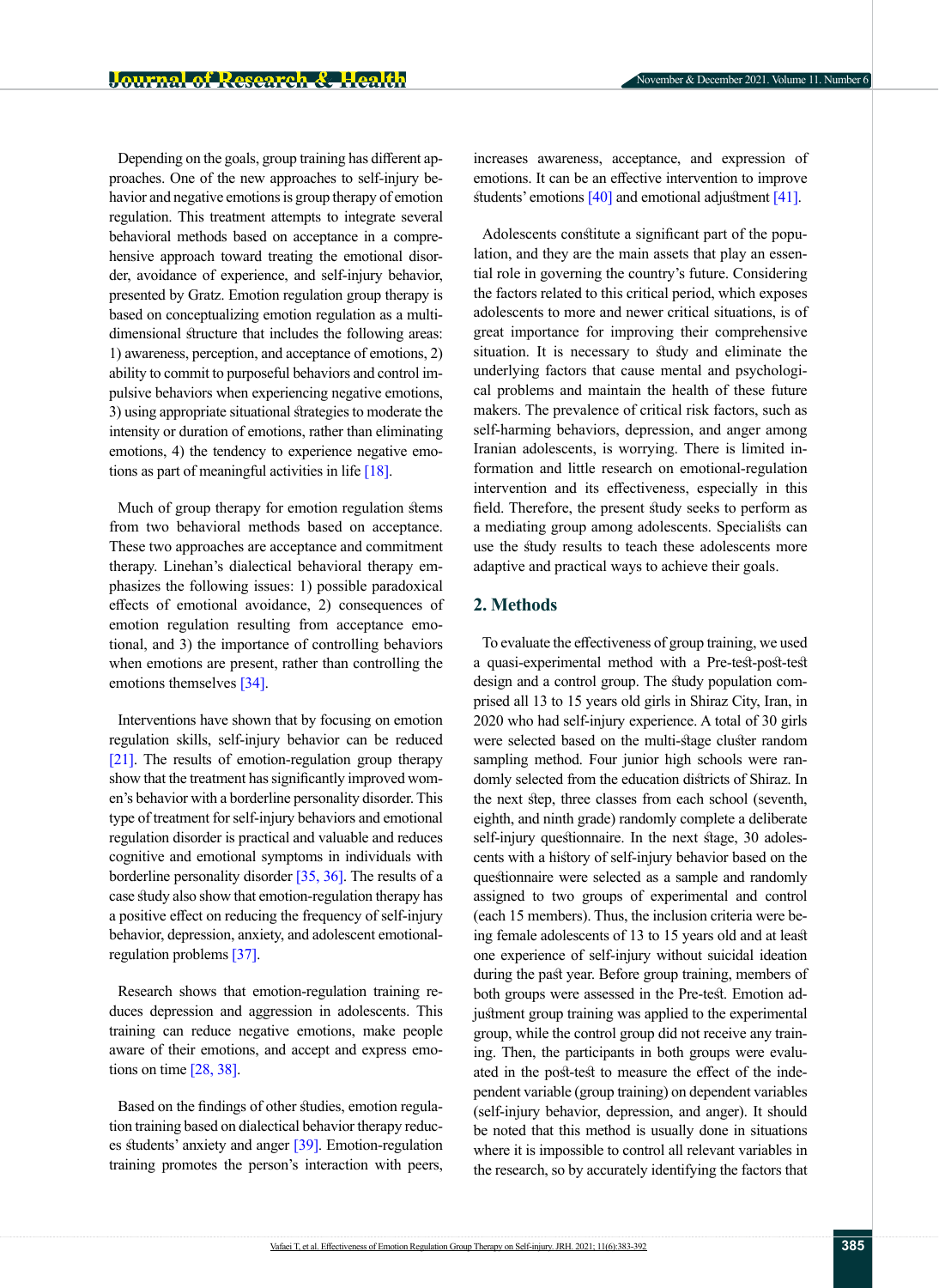affect the external and internal validity, relative control is possible. To apply maximum control, the groups were selected from a homogeneous community, and the subjects were randomly assigned to the experimental and control groups. The inclusion criteria were being female, having self-injury experience, and being 13 to 15 years old. The exclusion criteria were any type of psychological disorder, simultaneous participation in other training, counseling courses, and absence of more than three sessions in training sessions.

### **Measurement tools**

### **Deliberate Self-harm Inventory (DSHI)**

This questionnaire was designed by Grtaz (2001) to measure various types of self-harming behavior in the non-patient community. This questionnaire contains 17 descriptive phrases on the common intentional selfinjury behaviors (scratching the head and face, scratching and piercing the skin, burning, engraving writings and photos on the skin, etc.). Each phrase asks about the duration of various self-injury behaviors in the past year. Scoring included yes (score 1) and no (score 0). Gratz calculates the Cronbach α coefficient of the questionnaire as 0.82 and its reliability coefficient after two weeks (test-retest) as  $0.68$ . The Cronbach  $\alpha$  coefficient on the Iranian sample is 0.71, which indicates acceptable reliability and validity. The content of the test is obtained through a survey of psychologists and educa-tional scientists [\[42\]](#page-9-1).

### **Kutcher Adolescent Depression Scale (KADS-II)**

The scale was developed in 2002 by Kutcher to measure the symptoms and severity of depression in adolescents 12 to 20 years old. It is a type of short scale for measuring that can be used in a short time and without fatigue. The tool itself is a report that has 11 items, and the subject should answer each phrase according to the mood that subject has experienced in the last week with a 4-point Likert scale, from "very rare" (score 0), "sometimes" (score 1), "most of the time" (score 2), and "I always feel that way" (score 3) respond to this tool. Scoring on this scale is straightforward, and the subject score can vary from 0 to 33. The higher the score, the higher would be the depression. The scale also has 2 subtests (major depression and suicidal ideation). Research on adolescents and young people in Nigeria shows that the Cronbach  $\alpha$  is 90% of the total scale, and the validity of the questionnaire concerns the two-dimensional method. Another study reported 88% reliability and 79% internal consistency [43]. **Spielberger's State and Trait Anger Expression Inventory (STAXI-2)**

This test consists of three parts and 57 phrases. The first part measures anger state, the second part measures the anger trait, and the third part measures the ways of expressing and controlling anger. Each phrase in this questionnaire is scored on a 4-point Likert scale. In the present study, the first part, which is the anger state scale and has 15 expressions, was used. This scale measures the severity of anger and a person's willingness to express anger verbally or physically. The results indicate the desired reliability (retesting and internal consistency) and the validity of the criterion of the Persian version of the anger-status questionnaire [\[44\]](#page-9-2).

Emotion-regulation group training sessions based on Gartz's booklet and protocol were performed on the experimental group. These sessions are mostly derived from acceptance and commitment therapies [\[34\]](#page-8-13) and dialectical behavior therapy [\[44\]](#page-9-2). In addition, the examples and exercises of the group were based on the acceptance behavior therapy taken from Roemer and Orsillo. Aspects of emotion-based psychotherapy Greenberg were also included (particularly the distinction between primary and secondary emotional responses and the different methods of an effective response to each of these responses). Fourteen 90-minute sessions were held weekly, for 3.5 months, which was held in Adobe Connect and whatsapp platforms due to the Covid 19 epidemic by the first author (PhD. student in counseling and school counselor). Gartz, Tull, and Levy have confirmed the validity of this intervention. [Table 1](#page-4-0) summarizes the process of emotion-regulation group training sessions.

Data analysis is performed with SPSS software in two parts: descriptive and inferential statistics. In the descriptive statistics, the Mean±SD of the research variables were presented. In the inferential statistics section, the effectiveness of group therapy on dependent variables was investigated using a multivariate covariance statistical test.

# **3. Results**

[Table 2](#page-5-0) presents the Mean±SD of research variables (self-injury, depression, and anger) in the experimental and control groups separately before and after the test. Multivariate analysis of covariance was used to test the hypotheses. Before testing the research hypotheses, the necessary assumptions for the analysis of covariance were examined. The underlying assumptions of analysis of covariance, including linearity, homogeneity of variance,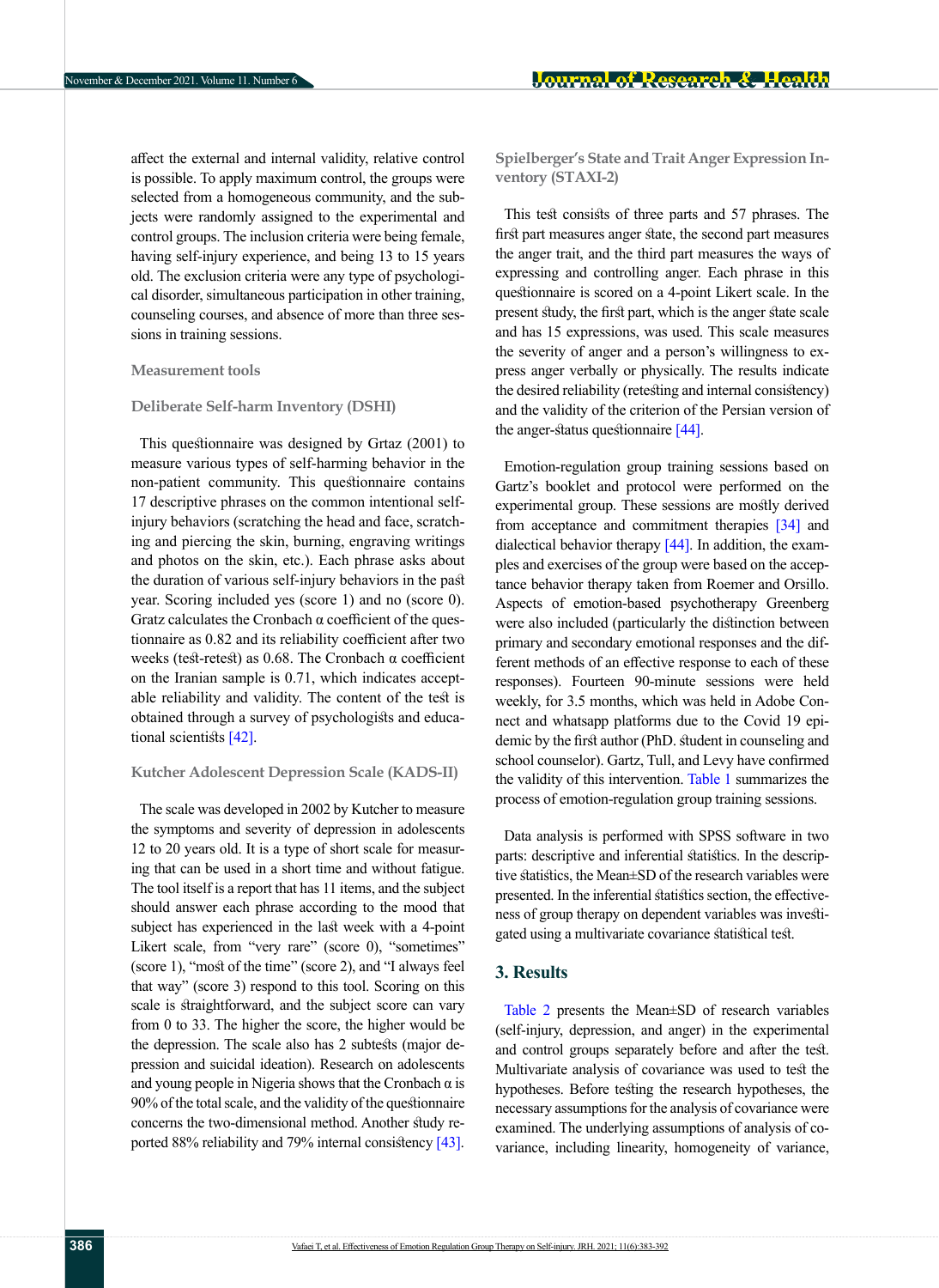<span id="page-4-0"></span>**Table 1.** Summary of group training sessions of emotional regulation

| <b>Sessions</b> | <b>Title</b>                                                                         | <b>Contents</b>                                                                                                                                                                                                                                                                                                                                                                                                                                                                                                                                                                                            |
|-----------------|--------------------------------------------------------------------------------------|------------------------------------------------------------------------------------------------------------------------------------------------------------------------------------------------------------------------------------------------------------------------------------------------------------------------------------------------------------------------------------------------------------------------------------------------------------------------------------------------------------------------------------------------------------------------------------------------------------|
| $\mathbf{1}$    | Performance of self-<br>injury behavior                                              | Introducing the group (introducing the leader and members, creating a sense of security and<br>respect, expressing the group structure, commitment to preventing bad behavior, the basic<br>premise of the group)<br>-Discussion about self-injury behavior, paying attention to the positive and negative conse-<br>quences of short and long term, emphasizing the contradictory results of self-injury, talking<br>about the booklet of self-injury practices, discussion of theories of self-injury behavior, explain-<br>ing the dimensions of emotion regulation that will be discussed in the group |
| $\overline{2}$  | Identifying negative<br>beliefs about emotions<br>and teaching emotional<br>function | Assessing the task of the previous session, identifying the negative beliefs of group members<br>about emotions and their effects, teaching the nature and adaptive function of all emotions,<br>teaching how to identify new ways of dealing with and responding to negative opinions about<br>emotions                                                                                                                                                                                                                                                                                                   |
| 3               | <b>Emotional awareness</b>                                                           | Reviewing of the previous session, talking about emotional awareness, focusing on the ways to<br>increase emotional awareness, identifying healthy and adaptive ways to express, respond, and<br>act on emotions                                                                                                                                                                                                                                                                                                                                                                                           |
| 4               | <b>Emotional awareness</b>                                                           | Reviewing of the previous session, completing the worksheet to increase emotional awareness<br>about several primary emotions                                                                                                                                                                                                                                                                                                                                                                                                                                                                              |
| 5               | Primary and secondary<br>emotional responses                                         | Assessing the homework of the previous session, teaching the differences between primary<br>and secondary emotional responses - Exercises focused on identifying secondary emotional<br>responses                                                                                                                                                                                                                                                                                                                                                                                                          |
| 6               | Clear and vague emo-<br>tional responses                                             | Assessing the homework of the previous session, teaching the differences between transparent<br>and vague emotional responses, intra-group practice                                                                                                                                                                                                                                                                                                                                                                                                                                                        |
| $\overline{7}$  | Avoidance / emotional<br>reluctance versus ac-<br>ceptance / emotional<br>desire     | Reviewing the previous session, expressing the experiences of group members concerning di-<br>rectly control or avoiding emotions with special emphasis on its consequences, teaching the<br>contradictory consequences to control or avoid emotions directly                                                                                                                                                                                                                                                                                                                                              |
| 8               | Avoidance / emotional<br>reluctance versus ac-<br>ceptance / emotional<br>desire     | Reviewing the previous session, introduction of acceptance/willingness as an alternative to<br>avoidance/reluctance, the reflection of the consequences of acceptance in comparison with<br>avoidance, and expression of their experiences in this field by group members                                                                                                                                                                                                                                                                                                                                  |
| 9               | Emotion regulation<br>strategies                                                     | Reviewing the previous session, strategies for setting and talking about effective ways to control<br>emotions, discussing the adaptive strategies for regulating emotions that have been used in the<br>past or may be helpful in the future, completing the worksheet of unhealthy ways to regulate<br>emotions                                                                                                                                                                                                                                                                                          |
| 10              | Impulse control                                                                      | Review the previous session, discussing the booklet of impulsive behaviors, discussion about<br>the booklet of impulse control strategies                                                                                                                                                                                                                                                                                                                                                                                                                                                                  |
| 11              | Valuable paths                                                                       | Reviewing the previous session, training on the importance of identifying valuable paths in life,<br>education and introducing the concept of valuable paths                                                                                                                                                                                                                                                                                                                                                                                                                                               |
| 12              | Valuable paths                                                                       | Reviewing the previous session, introducing the concept of valuable action, and providing ex-<br>amples of turning valuable directions into specific and feasible actions                                                                                                                                                                                                                                                                                                                                                                                                                                  |
| 13              | Obstacles to proper<br>behavior and commit-<br>ment                                  | Reviewing the previous session, talking about the booklet of obstacles to valuable actions, talk-<br>ing about commitment                                                                                                                                                                                                                                                                                                                                                                                                                                                                                  |
| 14              | Obstacles to valuable<br>action and commit-<br>ment                                  | Reviewing the previous session, talking about the commitment booklet                                                                                                                                                                                                                                                                                                                                                                                                                                                                                                                                       |

# **VRH**

normality, and homogeneity of the covariance matrix, were examined, which are mentioned in the following.

One of the assumptions of analysis of covariance is the linearity of the relationship between the dependent variable and the auxiliary variable. In this Pre-test study, self-injury, depression, and anger were considered auxiliary variables. The Pearson correlation coefficients were 0.94 between self-injury Pre-test with post-test (P=0.0001), 0.65 between depression Pre-test with posttest (P=0.0001), and 0.55 between anger Pre-test with post-test (P=0.001). These findings show that the assumption of linearity has been observed. Also, the results of Levene's test show that the assumption of the equality of variance has been established.

The results of [Table 3](#page-5-1) show that the Kolmogorov-Smirnov test is significant in the self-injury and the anger post-test for the experimental group, so the distribution of data in these variables is not normal. The Kolmogorov-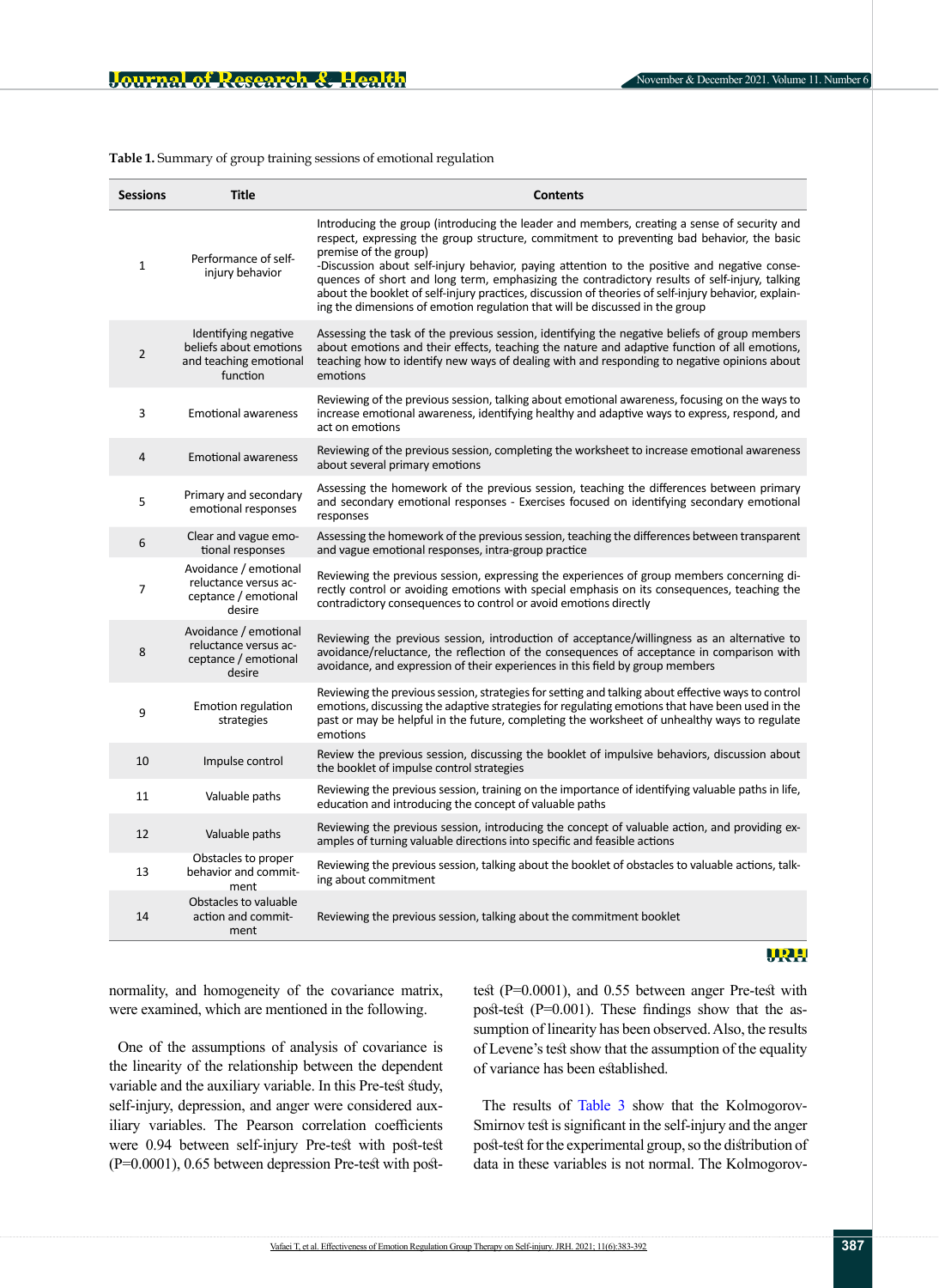|                  | <b>Stage</b> | <b>Mean</b> <sup>t</sup> SD |                      |  |
|------------------|--------------|-----------------------------|----------------------|--|
| <b>Variables</b> |              | <b>Experimental Group</b>   | <b>Control Group</b> |  |
|                  | Pre-test     | $5.53 \pm 4.51$             | $5.00 \pm 3.94$      |  |
| Self-injury      | Post-test    | $5.87 \pm 5.02$             | 7.73±5.80            |  |
|                  | Pre-test     | 21.33±7.21                  | 22.27±5.57           |  |
| Depression       | Post-test    | 15.00±5.34                  | 24.20±4.75           |  |
|                  | Pre-test     | 50.40±9.70                  | 46.20±7.38           |  |
| Anger            | Post-test    | 37.53±6.93                  | 47.27±6.25           |  |
|                  |              |                             | URH                  |  |

<span id="page-5-0"></span>**Table 2.** Mean±SD scores of research variables in the experimental and control groups

Smirnov test is not significant for the other variables in the experimental and control groups, so the distribution of data in them is normal. Also, the value of the M box is calculated to be 5.261, which is significant at the level of 0.59. Since this value is greater than the significance level of 0.05, the null hypothesis that the covariance matrix is homogeneous is confirmed. Thus, the assumption of covariance matrix homogeneity is established as one of the assumptions of multivariate analysis of covariance in the current study.

In [Table 4,](#page-6-0) there is a significant difference between the two groups regarding self-injury, depression, and anger (P<0.0001). The comparison of the two groups in each of the variables can be seen below.

As the F values in [Table 5](#page-6-1) show, there is a significant difference between the experimental and control groups regarding self-injury, depression, and anger (P<0.0001).

# **4. Discussion**

The present study results showed that emotional-regulation group training affected the self-injury behavior of adolescent girls, and this intervention reduced selfinjury. This result is consistent with the previous studies on the effectiveness of group therapy of emotional regulation [35-37, [45\]](#page-9-3) and dialectical behavior therapy by individual and group methods [\[46-48\]](#page-9-4), and acceptance and commitment therapy with compassion [\[49\]](#page-9-5). It can be said that emotional regulation is a commonly reported practice of self-injury [\[21\]](#page-8-14). The skills taught to the subjects during the program (especially emotion regulation and mindfulness skills) can reduce self-injury behavior in individuals. Therefore, at the end of the sessions, by acquiring emotional regulation skills, including emotion recognition, emotion perception, reducing emotional vulnerability, and reducing emotional suffering, individuals will become more successful in regulating and controlling emotions than before, and consequently, their dysfunctional behaviors are reduced.

<span id="page-5-1"></span>

| Table 3. The Kolmogorov-Smirnov test for normalization of dependent variables scores |  |  |  |  |  |  |  |  |
|--------------------------------------------------------------------------------------|--|--|--|--|--|--|--|--|
|--------------------------------------------------------------------------------------|--|--|--|--|--|--|--|--|

| <b>Variables</b>      | <b>Groups</b> | <b>Statistics</b> | df | Sig.  |
|-----------------------|---------------|-------------------|----|-------|
|                       | Experimental  | 0.249             | 15 | 0.013 |
| Self-injury post-test | Control       | 0.217             | 15 | 0.056 |
|                       | Experimental  | 0.173             | 15 | 0.200 |
| Depression post-test  | Control       | 0.155             | 15 | 0.200 |
|                       | Experimental  | 0.250             | 15 | 0.012 |
| Anger post-test       | Control       | 0.209             | 15 | 0.076 |
|                       |               |                   |    |       |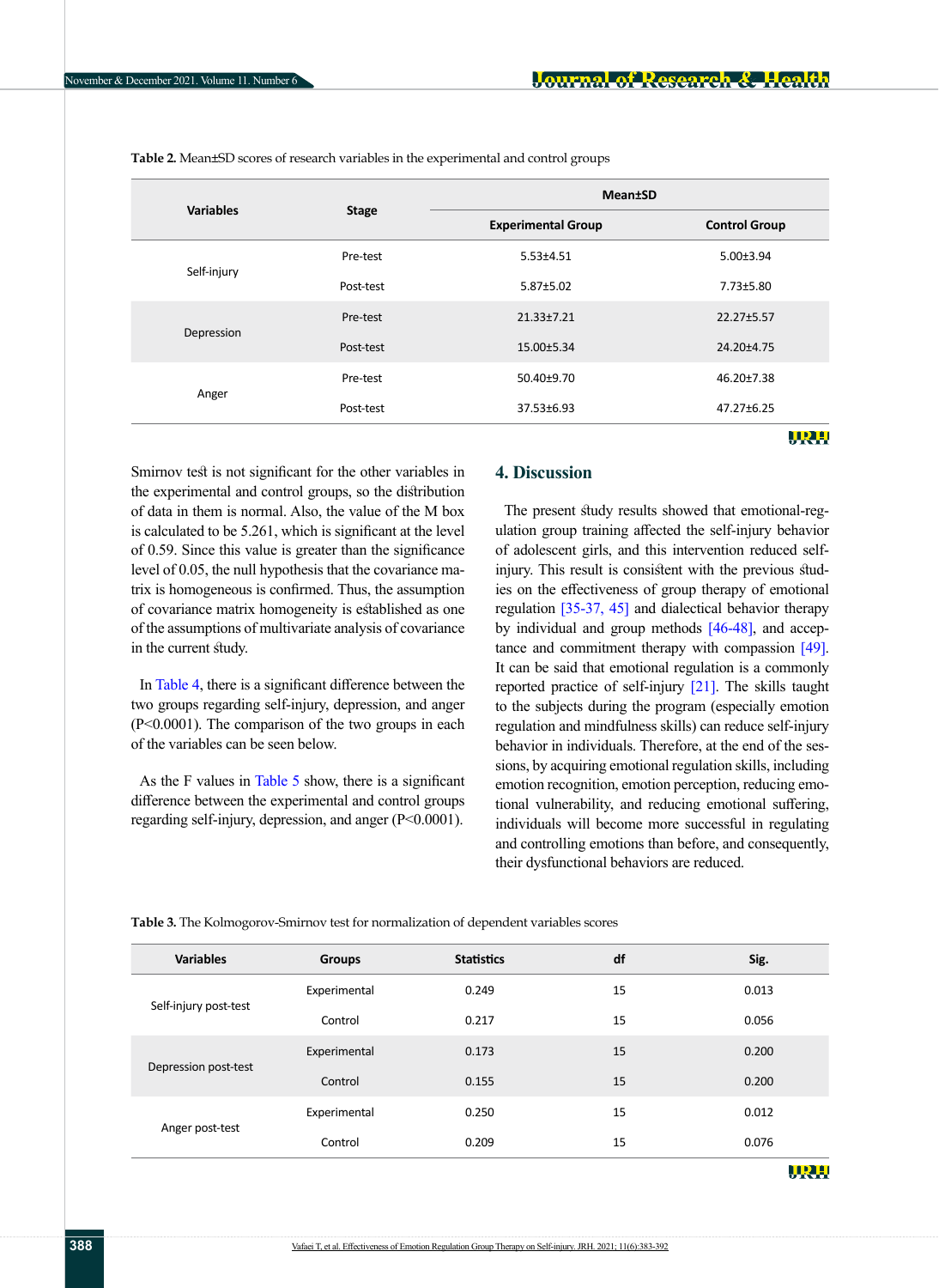| Index              | F     | df | Sig.   |
|--------------------|-------|----|--------|
| Pillai's Trace     | 67.51 | 3  | 0.0001 |
| Wilks' Lambda      | 67.51 | 3  | 0.0001 |
| Hotelling's Trace  | 67.51 | 3  | 0.0001 |
| Roy's Largest Root | 67.51 | 3  | 0.0001 |
|                    |       |    | URH    |

<span id="page-6-0"></span>**Table 4.** Results of multivariate analysis of covariance in the experimental and control groups

The present study results showed that group training in emotional regulation reduces depression in adolescent girls. This result is consistent with previous studies [28, [38,](#page-8-17) [45,](#page-9-3) 47, [48\]](#page-9-6). Emotional disorder predicts future psychological damage and can be a key factor in developing depression. Research has shown that high levels of positive emotions and reduction of negative emotions play an important role in positive judgment and self-perception [\[39\]](#page-8-18). Emotional regulation skills enable individuals to reduce processes, such as self-blame, blaming others, and mental rumination; this kind of control increases their acceptance [\[28\]](#page-8-7). Emotional-regulation training by informing people about positive emotions, their acceptance, and timely expression plays an essential role in reducing physical and mental symptoms, improving social functioning and levels of mental health. Thus, emotion regulation involves numerous regulatory processes and strategies, including cognitive, physical, social, and behavioral dimensions. Emotion regulation strategies are used to increase adjustment and adaptation to manage emotions and are part of adaptation strategies related to the experience and treatment of emotional and physical disorders. Therefore, emotional regulation reduces negative emotions, such as depression, and increases positive emotions and adaptive behavior [\[39\]](#page-8-18).

The current study results indicated that group training in emotion regulation affects the level of anger in adolescent girls, and this intervention reduces anger. This result is consistent with previous research [\[28,](#page-8-7) [38,](#page-8-17) [48,](#page-9-6) [50\].](#page-9-5) To explain this finding, it can be said that one of the important causes in the development and occurrence of aggressive behaviors is the existence of a disorder in emotional regulation. According to experts, emotional regulation disorder predicts future psychological damage and the emergence of interpersonal sensitivities and aggressive behavior. One of the appropriate strategies in this field is to acquire emotion regulation skills [\[38\]](#page-8-17). Human beings always seek to know and evaluate the environment, and knowledge and evaluation play an important role in shaping their behaviors. Aggressive behavior is the result of misjudgment of the situation. One of the causes of anger and aggression has been the incorrect assessment of the situation, which uses anger training techniques to regulate anger [\[39\]](#page-8-18). Emotion-regulation training emphasizes exercises and skills which their application leads to the acceptance of emotional problems, acceptance of a healthy lifestyle, doing the opposite action against negative emotions, which ultimately leads to the facilitation of change [\[38\]](#page-8-17).

## **5. Conclusion**

According to the study results, emotional-regulation group training reduces the rate of self-injury and the emotions of depression and anger in adolescents. Adolescence is accompanied by profound biological, psychological, and social changes that upset the physical and mental balance. As life gets more complicated, the amount of positive and negative emotions increases and leads to different reactions of people to problems. In recent years, self-injury behavior and the rate of de-

<span id="page-6-1"></span>**Table 5.** Results of multivariate analysis of covariance between the two groups according to the research variables

| <b>Variables</b>      | <b>Sums of Squares</b> | df | <b>Mean Squares</b> |        | Sig.     |
|-----------------------|------------------------|----|---------------------|--------|----------|
| Post-test self-injury | 43.48                  |    | 43.48               | 23.83  | 0.0001   |
| Post-test depression  | 559.58                 |    | 559.58              | 96.30  | 0.0001   |
| Post-test anger       | 1058.12                |    | 1058.12             | 139.36 | 0.0001   |
|                       |                        |    |                     |        | ________ |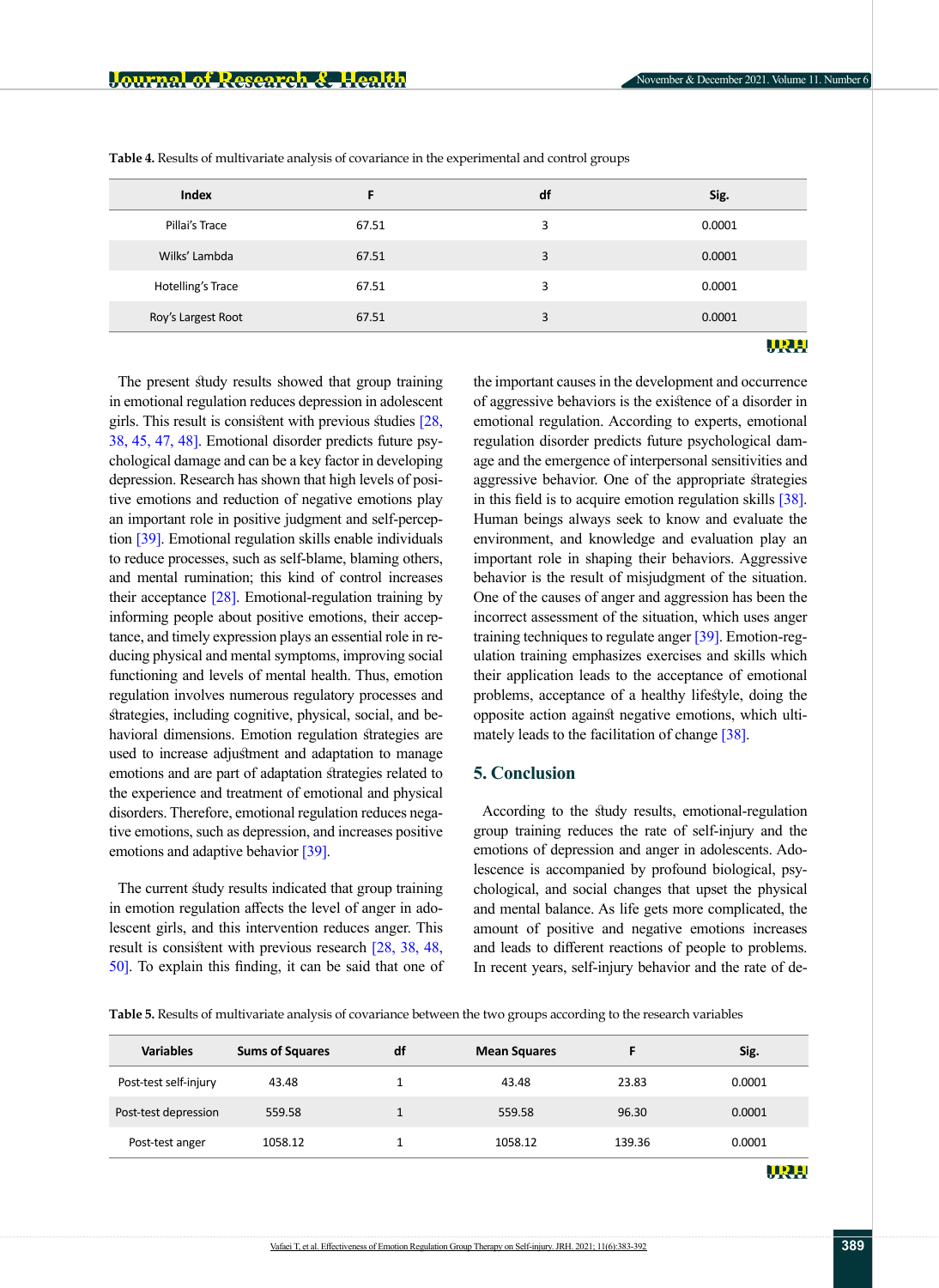pression and anger have become more prevalent among adolescents. Adolescents constitute a significant part of the population and are the main assets that play an important role in governing the country's future. It is necessary to study and eliminate the underlying factors that cause mental and psychological problems and maintain the health of these future makers. This research provides helpful solutions for therapists, psychologists, counselors, educators, and all people who interact with adolescents in different educational, social, cultural environments. One of the limitations of the current research is the limited number of studies conducted concerning treatment or group training of emotional regulation and the limited study population. It is suggested that future researchers work on the effectiveness of this type of intervention on other kinds of emotions, emotional regulation, and diverse statistical communities.

# **Ethical Considerations**

### **Compliance with ethical guidelines**

This research project was approved by the Ethics Committee of Hormozgan University of Medical Sciences (Code: IR.HUMS.REC.1399.348). Research objectives, procedures, benefits, voluntary nature of the company, and confidentiality were explained to the participants. The researcher reaffirms participants' understanding of their right to withdraw from the study for any reason. In addition, signed informed consent forms were obtained from the participants.

### **Funding**

This research did not receive any grant from funding agencies in the public, commercial, or non-profit sectors.

### **Authors' contributions**

Conceptualization and supervision: Abdolvahab Samavi and Tayebeh Vafaei; Methodology: Julia Whisenhunt; Investigation, writing – original draft, and writing – review & editing: All authors; Data collection: Tayebeh Vafaei; Data analysis: Samaneh Najarpourian.

### **Conflict of interest**

The authors declared no conflict of interest.

### **Acknowledgments**

Researchers would like to thank the cooperation of Fars Province Education for conducting research on students.

### **References**

- <span id="page-7-0"></span>[1] Zetterqvist M. The DSM-5 diagnosis of nonsuicidal self-injury disorder: A review of the empirical literature. Child Adolescent Psychiatry and Mental Health. 2015; 9:31. [[DOI:10.1186/s13034-](https://doi.org/10.1186/s13034-015-0062-7) [015-0062-7](https://doi.org/10.1186/s13034-015-0062-7)] [\[PMID\]](https://pubmed.ncbi.nlm.nih.gov/26417387/) [\[PMCID](http://www.ncbi.nlm.nih.gov/pmc/articles/pmc4584484/)]
- <span id="page-7-1"></span>[2] Han S. Influencing Factors of Adolescent Self-Injury Behavior. Advances in Psychology. 2019; 9(2):248-54. [\[DOI:10.12677/](https://www.researchgate.net/publication/330792488_Influencing_Factors_of_Adolescent_Self-Injury_Behavior) [ap.2019.92032\]](https://www.researchgate.net/publication/330792488_Influencing_Factors_of_Adolescent_Self-Injury_Behavior)
- <span id="page-7-2"></span>[3] Watson D, Tellegen A. Toward a consensual structure of mood. Psychological Bulletin. 1985; 98(2):219-35. [[DOI:10.1037//0033-](https://doi.org/10.1037/0033-2909.98.2.219) [2909.98.2.219](https://doi.org/10.1037/0033-2909.98.2.219)]̍ [[PMID\]](https://pubmed.ncbi.nlm.nih.gov/3901060/)
- <span id="page-7-3"></span>[4] Ramazani S, Aramjoo H, Ramazani A, Hajipoor R, Naseri M. [Survey of stress, anxiety and depression in paramedical students of birjand university of medical sciences, 2016 (Persian)]. Horizons of Medical Education Development. 2020; 11(1):5-14. [[DOI:10.22038/hmed.2020.47030.1018](https://dx.doi.org/10.22038/hmed.2020.47030.1018)]
- <span id="page-7-4"></span>[5] Novaco RW, Chemtob CM. Anger and combat-related posttraumatic stress disorder. Journal of Traumatic Stress. 2002; 15(2):123-32. [[DOI:10.1023/A:1014855924072\]](https://doi.org/10.1023/a:1014855924072) [\[PMID](https://pubmed.ncbi.nlm.nih.gov/12013063/)]
- <span id="page-7-5"></span>[6] Foulkes L, Blakemore SJ. Studying individual differences in human adolescent brain development. Nature Neurosciences. 2018; 21(3):315-23. [[DOI:10.1038/s41593-018-0078-4\]](https://doi.org/10.1038/s41593-018-0078-4) [\[PMID\]](https://pubmed.ncbi.nlm.nih.gov/29403031/)
- <span id="page-7-6"></span>[7] Dryfoos JG. Adolescents at risk: Prevalence and prevention. Oxford: Oxford University Press; 1991. [https://books.google.com/](https://books.google.com/books?hl=en&lr=&id=aWQ0zhg52B8C&oi=fnd&pg=PR7&dq=Adolescents+at+risk:+Prevalence+and+prevention&ots=cOXveWLHQJ&sig=T57Qoi_yHtzZlHbM1OFpteKbr3k#v=onepage&q=Adolescents%20at%20risk%3A%20Prevalence%20and%20prevention&f=false) [books?hl=en&lr=&id=aWQ0zhg52B8C&oi=fnd&pg=](https://books.google.com/books?hl=en&lr=&id=aWQ0zhg52B8C&oi=fnd&pg=PR7&dq=Adolescents+at+risk:+Prevalence+and+prevention&ots=cOXveWLHQJ&sig=T57Qoi_yHtzZlHbM1OFpteKbr3k#v=onepage&q=Adolescents%20at%20risk%3A%20Prevalence%20and%20prevention&f=false)
- <span id="page-7-7"></span>[8] Prinstein MJ, Heilbron N, Guerry JD, Franklin JC, Rancourt D, Simon V, et al. Peer influence and nonsuicidal self injury: Longitudinal results in community and clinically-referred adolescent samples. Journal of Abnormal Child Psychology. 2010; 38(5):669- 82. [[DOI:10.1007/s10802-010-9423-0\]](https://doi.org/10.1007/s10802-010-9423-0)[\[PMID](https://pubmed.ncbi.nlm.nih.gov/20437255/)][\[PMCID\]](http://www.ncbi.nlm.nih.gov/pmc/articles/pmc3686282/)
- <span id="page-7-8"></span>[9] Nock M. The Oxford Handbook of Suicide and Self-Injury. Oxford: Oxford University Press; 2014. [\[DOI:10.1093/oxford](https://doi.org/10.1093/oxfordhb/9780195388565.001.0001)[hb/9780195388565.001.0001](https://doi.org/10.1093/oxfordhb/9780195388565.001.0001)]
- <span id="page-7-9"></span>[10] Madge N, Hawton K, McMahon EM, Corcoran P, De Leo D, de Wilde EJ, et al. Psychological characteristics, stressful life events and deliberate self-harm: Findings from the child & adolescent self-harm in Europe (CASE) study. European Child & Adolescent Psychiatry. 2011; 20(10):499-508. [\[DOI:10.1007/s00787-011-](https://doi.org/10.1007/s00787-011-0210-4) [0210-4\]](https://doi.org/10.1007/s00787-011-0210-4) [[PMID](https://pubmed.ncbi.nlm.nih.gov/21847620/)]
- <span id="page-7-10"></span>[11] Bresin K, Schoenleber M. Gender differences in the prevalence of nonsuicidal self-injury: A meta-analysis. Clinical Psychology Review. 2015; 38:55-64. [[DOI:10.1016/j.cpr.2015.02.009\]](https://doi.org/10.1016/j.cpr.2015.02.009) [[PMID](https://pubmed.ncbi.nlm.nih.gov/25795294/)]
- <span id="page-7-11"></span>[12] Bavazin F, Sepahvandi MA, Ghazanfari F. [The effectiveness of communication skills training on social responsibility of depressed adolescent girls (Persian)]. Journal of Nursing Education. 2018; 7(1):48-54.<http://jne.ir/article-1-861-en.html>
- <span id="page-7-12"></span>[13] Piccinelli M, Wilkinson G. Gender differences in depression. Critical review. British Journal of Psychiatry. 2000; 177:486-92. [[DOI: 10.1192/bjp.177.6.486\]](https://doi.org/10.1192/bjp.177.6.486) [\[PMID\]](https://pubmed.ncbi.nlm.nih.gov/11102321/)
- <span id="page-7-13"></span>[14] Pullen L, Modrcin MA, McGuire SL, Lane K, Kearnely M, Engle S. Anger in adolescent communities: How angry are they? Pediatric Nursing. 2015; 41(3):135-40. [\[PMID\]](https://pubmed.ncbi.nlm.nih.gov/26201172/)
- <span id="page-7-14"></span>[15] Bor W. Prevention and treatment of childhood and adolescent aggression and antisocial behaviour: A selective review. Australian and New Zealand Journal of Psychiatry. 2004; 38(5):373-80. [[DOI:10.1080/j.1440-1614.2004.01366.x](https://doi.org/10.1080/j.1440-1614.2004.01366.x)] [[PMID](https://pubmed.ncbi.nlm.nih.gov/15144517/)]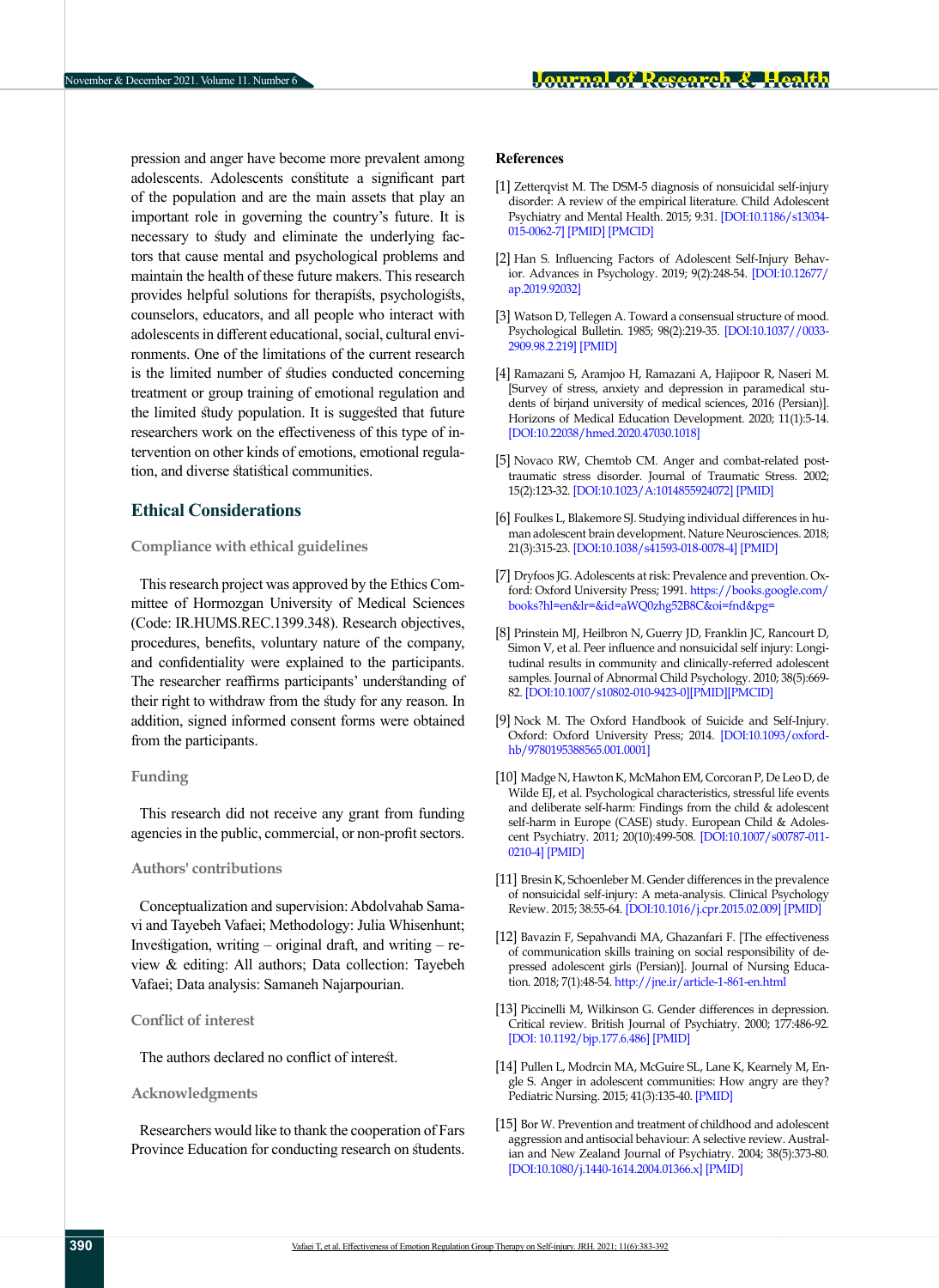- <span id="page-8-0"></span>[16] Garnefski N, Kraaij V. Relationships between cognitive emotion regulation strategies and depressive symptoms: A comparative study of five specific samples. Personality and Individual differences. 2006; 40(8):1659-69. [https://www.sciencedirect.](https://www.sciencedirect.com/science/article/abs/pii/S0191886906000377) [com/science/article/abs/pii/S0191886906000377](https://www.sciencedirect.com/science/article/abs/pii/S0191886906000377)
- <span id="page-8-1"></span>[17] Berking M, Orth U, Wupperman P, Meier LL, Caspar F. Prospective effects of emotion-regulation skills on emotional adjustment. Journal of Counseling Psychology. 2008; 55(4):485-94. [[DOI:10.1037/a0013589](https://doi.org/10.1037/a0013589)] [[PMID\]](https://pubmed.ncbi.nlm.nih.gov/22017555/)
- <span id="page-8-2"></span>[18] Gratz KL, Roemer L. Multidimensional assessment of emotion regulation and dysregulation: Development, factor structure, and initial validation of the difficulties in emotion regulation scale. Journal of Psychopathology and Behavioral Assessment. 2004; 26:41–54. [[DOI:10.1023/B:JOBA.0000007455.08539.94\]](https://doi.org/10.1023/B:JOBA.0000007455.08539.94)
- <span id="page-8-3"></span>[19] Timoney LR, Holder MD. Emotional processing deficits and happiness. Berlin/Heidelberg, Germany: Springer Science & Business Media; 2013. [https://link.springer.com/](https://link.springer.com/book/10.1007/978-94-007-7177-2) [book/10.1007/978-94-007-7177-2](https://link.springer.com/book/10.1007/978-94-007-7177-2)
- <span id="page-8-4"></span>[20] Chapman AL, Gratz KL, Brown MZ. Solving the puzzle of deliberate self-harm: The experiential avoidance model. Behavior Research and Therapy. 2006; 44(3):371-94. [[DOI:10.1016/j.](https://doi.org/10.1016/j.brat.2005.03.005) [brat.2005.03.005](https://doi.org/10.1016/j.brat.2005.03.005)][\[PMID\]](https://pubmed.ncbi.nlm.nih.gov/16446150/)
- <span id="page-8-14"></span>[21] Andover MS, Morris BW. Expanding and clarifying the role of emotion regulation in nonsuicidal self-injury. The Canadian Journal of Psychiatry. 2014; 59(11):569-75. [[DOI:10.1177/070674](https://doi.org/10.1177/070674371405901102) [371405901102\]](https://doi.org/10.1177/070674371405901102) [[PMID](https://pubmed.ncbi.nlm.nih.gov/25565472/)] [\[PMCID](http://www.ncbi.nlm.nih.gov/pmc/articles/pmc4244875/)]
- [22] Lloyd-Richardson EE, Perrine N, Dierker L, Kelley ML. Characteristics and functions of non-suicidal self-injury in a community sample of adolescents. Psychological Medicine. 2007; 37(8):1183-92. [\[DOI:10.1017/S003329170700027X](https://doi.org/10.1017/s003329170700027x)] [[PMID\]](https://pubmed.ncbi.nlm.nih.gov/17349105/) [[PM-](http://www.ncbi.nlm.nih.gov/pmc/articles/pmc2538378/)[CID\]](http://www.ncbi.nlm.nih.gov/pmc/articles/pmc2538378/)
- [23] Peterson J, Freedenthal S, Sheldon C, Andersen R. Nonsuicidal self injury in adolescents. Psychiatry. 2008; 5(11):20-6. [\[PMID](https://pubmed.ncbi.nlm.nih.gov/19724714/)] [[PMCID](http://www.ncbi.nlm.nih.gov/pmc/articles/pmc2695720/)]
- [24] Chapman AL, Dixon-Gordon KL. Emotional antecedents and consequences of deliberate self-harm and suicide attempts. Suicide and Life Threatening Behavior. 2007; 37(5):543-52. [[DOI:10.1521/suli.2007.37.5.543](https://doi.org/10.1521/suli.2007.37.5.543)] [\[PMID\]](https://pubmed.ncbi.nlm.nih.gov/17967121/)
- [25] Madge N, Hewitt A, Hawton K, de Wilde EJ, Corcoran P, Fekete S, et al. Deliberate self-harm within an international community sample of young people: Comparative findings from the child & adolescent self-harm in Europe (CASE) study. Journal of Child Psychology and Psychiatry. 2008; 49(6):667-77. [[DOI:10.1111/j.1469-7610.2008.01879.x](https://doi.org/10.1111/j.1469-7610.2008.01879.x)] [\[PMID](https://pubmed.ncbi.nlm.nih.gov/18341543/)]
- <span id="page-8-5"></span>[26] Greene D, Boyes M, Hasking P. The associations between alexithymia and both non-suicidal self-injury and risky drinking: A systematic review and meta-analysis. Journal of Affective Disorders. 2020; 260:140-66. [\[DOI:10.1016/j.jad.2019.08.088](https://doi.org/10.1016/j.jad.2019.08.088)] [[PMID\]](https://pubmed.ncbi.nlm.nih.gov/31494366/)
- <span id="page-8-6"></span>[27] Dillon DG, Ritchey M, Johnson BD, LaBar KS. Dissociable effects of conscious emotion regulation strategies on explicit and implicit memory. Emotion. 2007; 7(2):354-65.[[DOI:10.1037/1528-](https://doi.org/10.1037/1528-3542.7.2.354) [3542.7.2.354](https://doi.org/10.1037/1528-3542.7.2.354)] [[PMID\]](https://pubmed.ncbi.nlm.nih.gov/17516813/)
- <span id="page-8-7"></span>[28] Sheybani H, Mikaeili N, Narimani M. [The effectiveness of cognitive-behavioral therapy and emotion regulation training on irritability, depression, anxiety, and emotion regulation in adolescents with disruptive mood dysregulation disorder (Persian)]. Journal of Clinical Psychology. 2020; 12(2): 41-50. [[DOI:10.22075/jcp.2020.19250.1778](https://dx.doi.org/10.22075/jcp.2020.19250.1778)]
- <span id="page-8-8"></span>[29] Gratz KL, Tull MT. Extending research on the utility of an adjunctive emotion regulation group therapy for deliberate self-harm among women with borderline personality pathology. Journal of Personality Disorders. 2011; 2(4):316-26. [[DOI:10.1037/a0022144\]](https://doi.org/10.1037/a0022144) [[PMID\]](https://pubmed.ncbi.nlm.nih.gov/22448804/)
- <span id="page-8-9"></span>[30] Stallard P, Porter J, Grist R. A smartphone App (blueice) for young people who self-harm: Open phase 1 pre-post trial. JMIR Mhealth Uhealth. 2018; 6(1):e32. [\[DOI:10.2196/](https://doi.org/10.2196/mhealth.8917) [mhealth.8917\]](https://doi.org/10.2196/mhealth.8917) [\[PMID](https://pubmed.ncbi.nlm.nih.gov/29382632/)] [\[PMCID](http://www.ncbi.nlm.nih.gov/pmc/articles/pmc5811647/)]
- <span id="page-8-10"></span>[31] Van den Brink W, Haasen C. Evidenced-based treatment of opioid-dependent patients. The Canadian Journal of Psychiatry. 2006; 51(10):635-46. [\[DOI:10.1177/0706743706051010](https://doi.org/10.1177/070674370605101003) [03\]](https://doi.org/10.1177/070674370605101003) [[PMID](https://pubmed.ncbi.nlm.nih.gov/17052031/)]
- <span id="page-8-11"></span>[32] Hokm Abadi ME, Rezaei AM, Asghari Ebrahim Abad MJ, Salamat A. [The effect of group new reality therapy based on choice theory on hopefulness in drug abusers (Persian)]. Studies in Medical Sciences. 2014; 25(8):752-9. [http://umj.](http://umj.umsu.ac.ir/article-1-2450-fa.html) [umsu.ac.ir/article-1-2450-fa.html](http://umj.umsu.ac.ir/article-1-2450-fa.html)
- <span id="page-8-12"></span>[33] Salimi Bajestani H . [Group counseling strategies in school (Persian)]. Journal of School Counseling. 2009; 4(3):48-9. [http://ensani.ir/file/download/article/20101108130739](http://ensani.ir/file/download/article/20101108130739-%D8%B1%D8%A7%D9%87%D8%A8%D8%B1%D8%AF%D9%87%D8%A7%D9%8A%20%D9%85%D8%B4%D8%A7%D9%88%D8%B1%D9%87%20%DA%AF%D8%B1%D9%88%D9%87%D9%8A%20%D8%AF%D8%B1%20%D9%85%D8%AF%D8%B1%D8%B3%D9%87%20%D8%AE%D8%AF%D9%85%D8%A7%D8%AA%20%D8%B1%D8%A7%D9%87%D9%86%D9%85%D8%A7%D9%8A%D9%8A%20%D9%85%D8%B4%D8%A7%D9%88%D8%B1%D9%87%20%D8%AF%D8%B1%20%D9%85%D8%AF%D8%A7%D8%B1%D8%B3%20.pdf)
- <span id="page-8-13"></span>[34] Gratz KL, Gunderson JG. Preliminary data on an acceptance-based emotion regulation group intervention for deliberate self-harm among women with borderline personality disorder. Behavior Therapy. 2006; 37(1):25-35. [[DOI:](https://doi.org/10.1016/j.beth.2005.03.002) [10.1016/j.beth.2005.03.002\]](https://doi.org/10.1016/j.beth.2005.03.002) [[PMID](https://pubmed.ncbi.nlm.nih.gov/16942958/)]
- [35] Sahlin H, Bjureberg J, Gratz KL, Tull MT, Hedman E, Bjärehed J, et al. Emotion regulation group therapy for deliberate self-harm: A multi-site evaluation in routine care using an uncontrolled open trial design. BMJ Open. 2017; 7(10):e016220. [[DOI:10.1136/bmjopen-2017-016220\]](https://doi.org/10.1136/bmjopen-2017-016220) [[PMID](https://pubmed.ncbi.nlm.nih.gov/28982814/)] [\[PMCID\]](http://www.ncbi.nlm.nih.gov/pmc/articles/pmc5639990/)
- <span id="page-8-15"></span>[36] Gratz KL, Bardeen JR, Levy R, Dixon-Gordon KL, Tull MT. Mechanisms of change in an emotion regulation group therapy for deliberate self-harm among women with borderline personality disorder. Behavior Research and Therapy. 2015; 65:29-35. [\[DOI:10.1016/j.brat.2014.12.005\]](https://doi.org/10.1016/j.brat.2014.12.005) [[PMID\]](https://pubmed.ncbi.nlm.nih.gov/25557395/) [\[PMCID\]](http://www.ncbi.nlm.nih.gov/pmc/articles/pmc4306622/)
- <span id="page-8-16"></span>[37] Ataie Sh, Gharraee B, Asgharnejad AA, Mohammadi Shahboulaghi F. [The effectiveness of emotion regulation therapy for adolescents with non-suicidal self-injury disorder: A case report (Persian)]. Journal of Biochemical Technology. 2018; Special Issue9(2):60-4. [https://jbiochemtech.com/article/](https://jbiochemtech.com/article/the-effectiveness-of-emotion-regulation-therapy-for-adolescents-with-non-suicidal-self-injury-disorder-a-case-report) [the-effectiveness-of-emotion-regulation-therapy-for-adoles](https://jbiochemtech.com/article/the-effectiveness-of-emotion-regulation-therapy-for-adolescents-with-non-suicidal-self-injury-disorder-a-case-report)
- <span id="page-8-17"></span>[38] Motevalizadeh T, ebrahimbabaie F, ghazanfari F. [The effect of gross process model-based emotion regulation training on aggression and depression in first grade high school students in Tehran (Persian)]. Zanko Journal of Medical Sciences Kurdistan University of Medical Sciences. 2020; 21(69):24-34. <http://zanko.muk.ac.ir/article-1-502-en.html>
- <span id="page-8-18"></span>[39] Kazemi A, Peyman A, Kazemie Rezaei S, Salehi A. [Emotion regulation training based on dialectical behavior therapy effectiveness on reducing students' anxiety and anger (Persian)]. Armaghane Danesh. 2020; 25 (4):451-65. [http://arma](http://armaghanj.yums.ac.ir/article-1-2592-en.html)[ghanj.yums.ac.ir/article-1-2592-en.html](http://armaghanj.yums.ac.ir/article-1-2592-en.html)
- <span id="page-8-19"></span>[40] Dehghani Y, Golestaneh S, Zangouei S. [The effectiveness of emotion regulation training on academic burnout, social acceptance and affective control of students with learning disabilities (Persian)]. Journal of Applied Psychology. 2018; 12(2):163-82. [https://apsy.sbu.ac.ir/article\\_97046.](https://apsy.sbu.ac.ir/article_97046.html?lang=en) [html?lang=en](https://apsy.sbu.ac.ir/article_97046.html?lang=en)